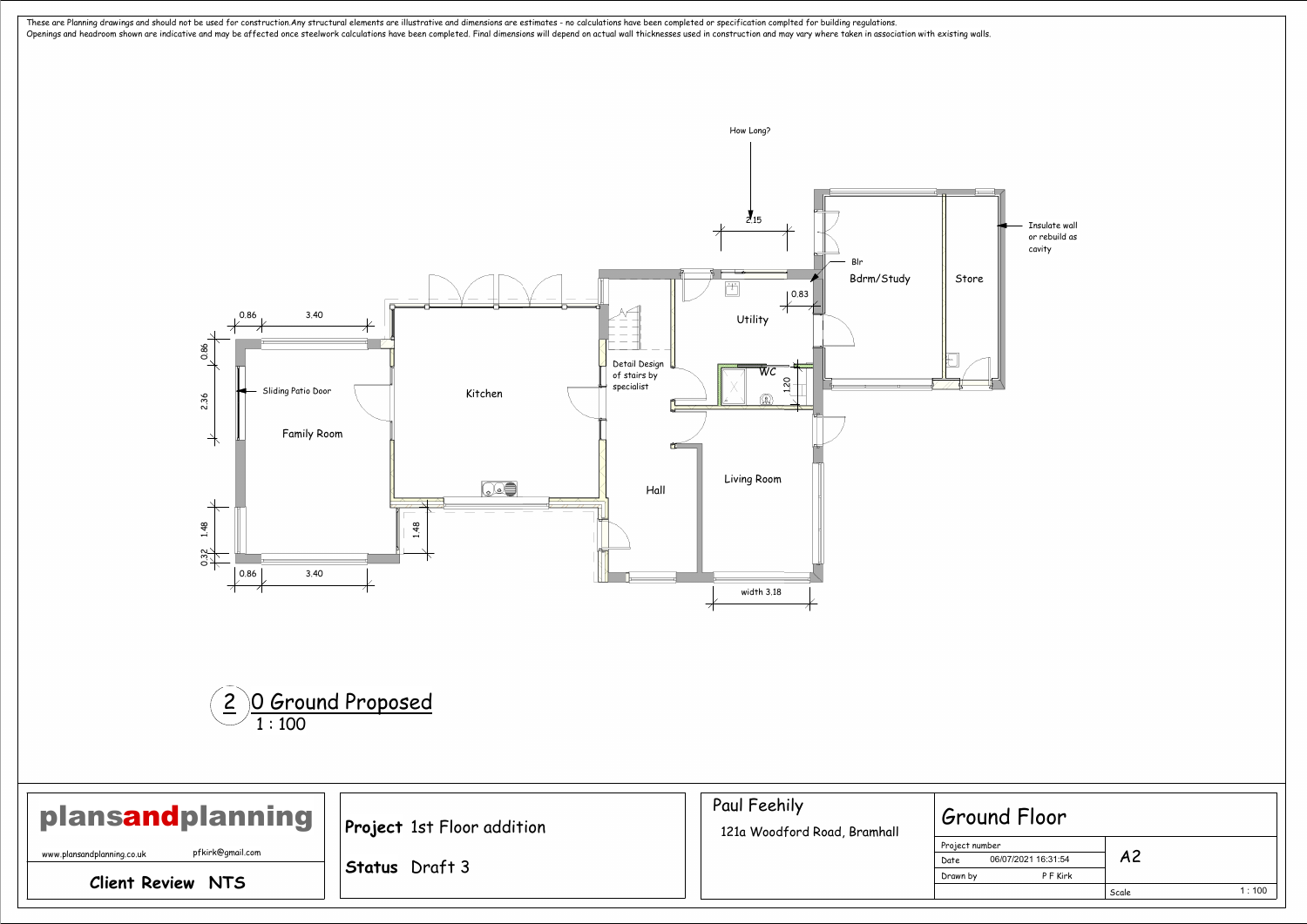<span id="page-1-0"></span>

## Scale er<br>— 1 : 100 06/07/2021 16:31:54 Floor A3

| plansandplanning                               | <b>Project</b> 1st Floor addition | Paul Feehily<br>121a Woodford Road, Bramhall | First Floor                                   |
|------------------------------------------------|-----------------------------------|----------------------------------------------|-----------------------------------------------|
| pfkirk@gmail.com<br>www.plansandplanning.co.uk | <b>Status</b> Draft 3             |                                              | Project number<br>06/07/2021 16:31:54<br>Date |
| <b>Client Review NTS</b>                       |                                   |                                              | P F Kirk<br>Drawn by                          |

| ï<br>× |  |
|--------|--|
|        |  |
|        |  |

| فسرسس سيستبرئ ستن |  |
|-------------------|--|

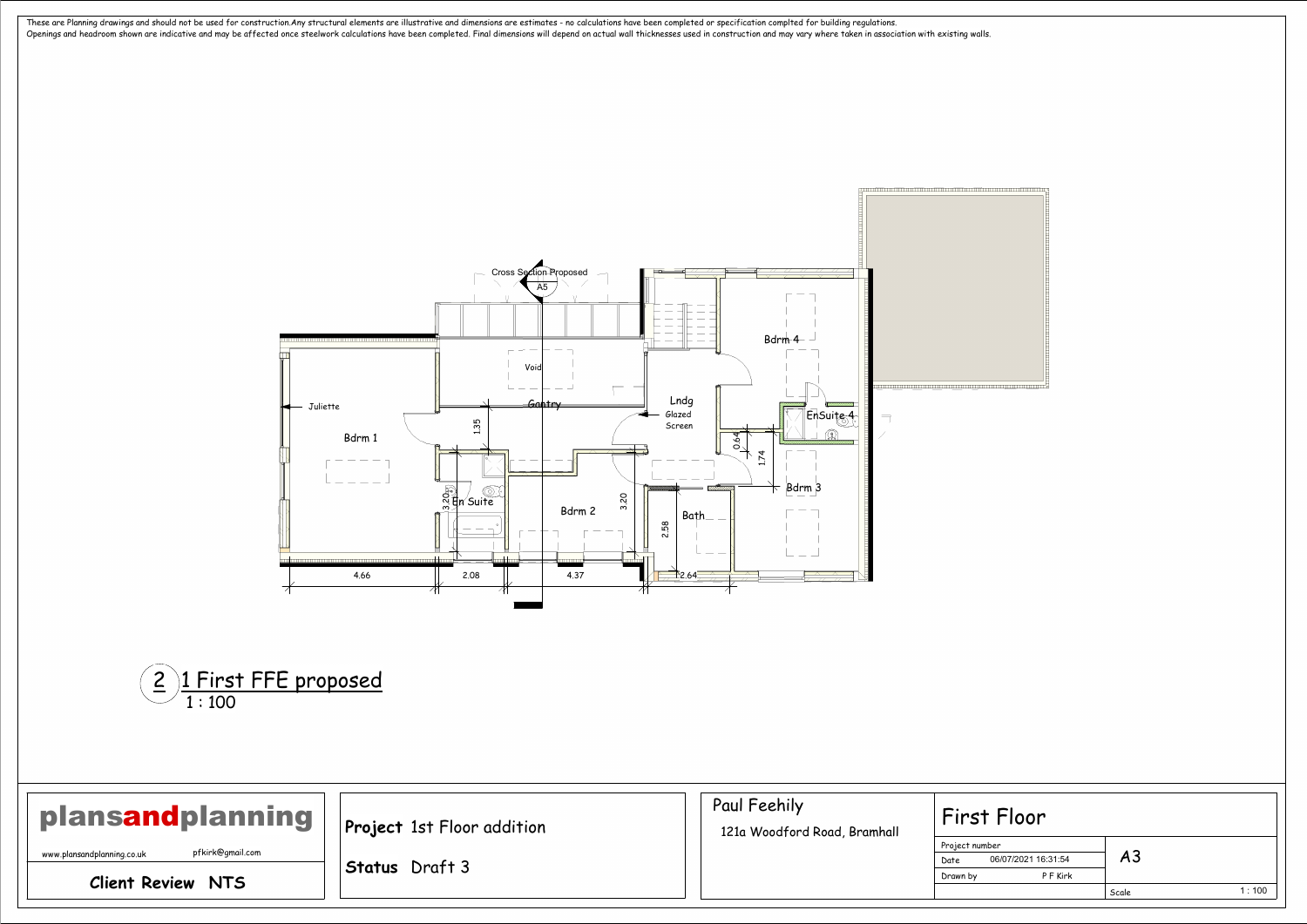



| ï |  |  |
|---|--|--|
|   |  |  |
|   |  |  |

| T |
|---|
|   |
|   |

| ber<br>06/07/2021 16:31:54 | A <sub>4</sub> |       |
|----------------------------|----------------|-------|
| P F Kirk                   |                |       |
|                            | Scale          | 1:100 |